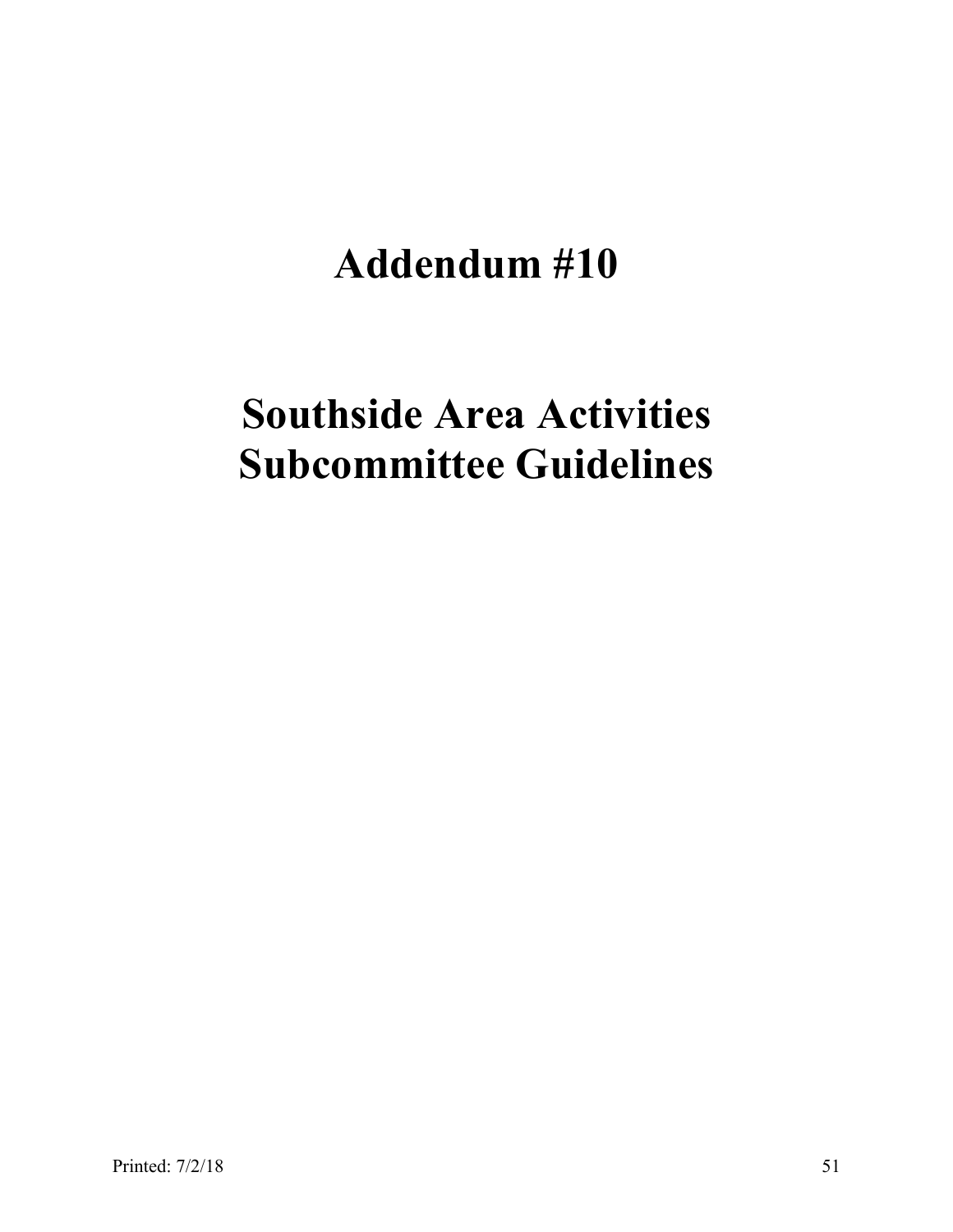# **Southside Area Activities Subcommittee Guidelines**

#### **I. Definition and Purpose of the Subcommittee:**

- The Southside Area Activities Subcommittee (hereafter referred to as the Subcommittee) is a volunteer group of the fellowship of Narcotics Anonymous, which is dedicated to providing the Southside Area with recovery-oriented events and activities. All funds generated through the Subcommittee belong to the SSASC.
- As a Subcommittee of the Southside Area Service Committee (SSASC) we shall maintain effective communication and cooperation with the SSASC. Subcommittee meetings are open to all members of the NA Fellowship.

In all its proceedings this Subcommittee shall adhere to The Twelve Traditions, Twelve Concepts of Service of NA and the resources of A Guide to Local Services.

#### **II. Functions of the Subcommittee:**

- A. Holds regularly scheduled monthly meetings.
- B. Communicates and disburses all information to and from volunteers.
- C. Distributes Activities flyers to all groups via SSASC meetings and the SSASC website

(Southsidena.org).

- D. Provides representation and participation in the SSASC.
- E. Coordinates the development of new events at the area level.
- F. Elects and/or appoints members to fulfill the needs of the Subcommittee.
- G. Provides functions for the fellowship to have fun at.
- H. Carries the NA message to the addict who still suffers.
- I. Maintains an archive of all minutes.

#### **III. Structure of elected positions:**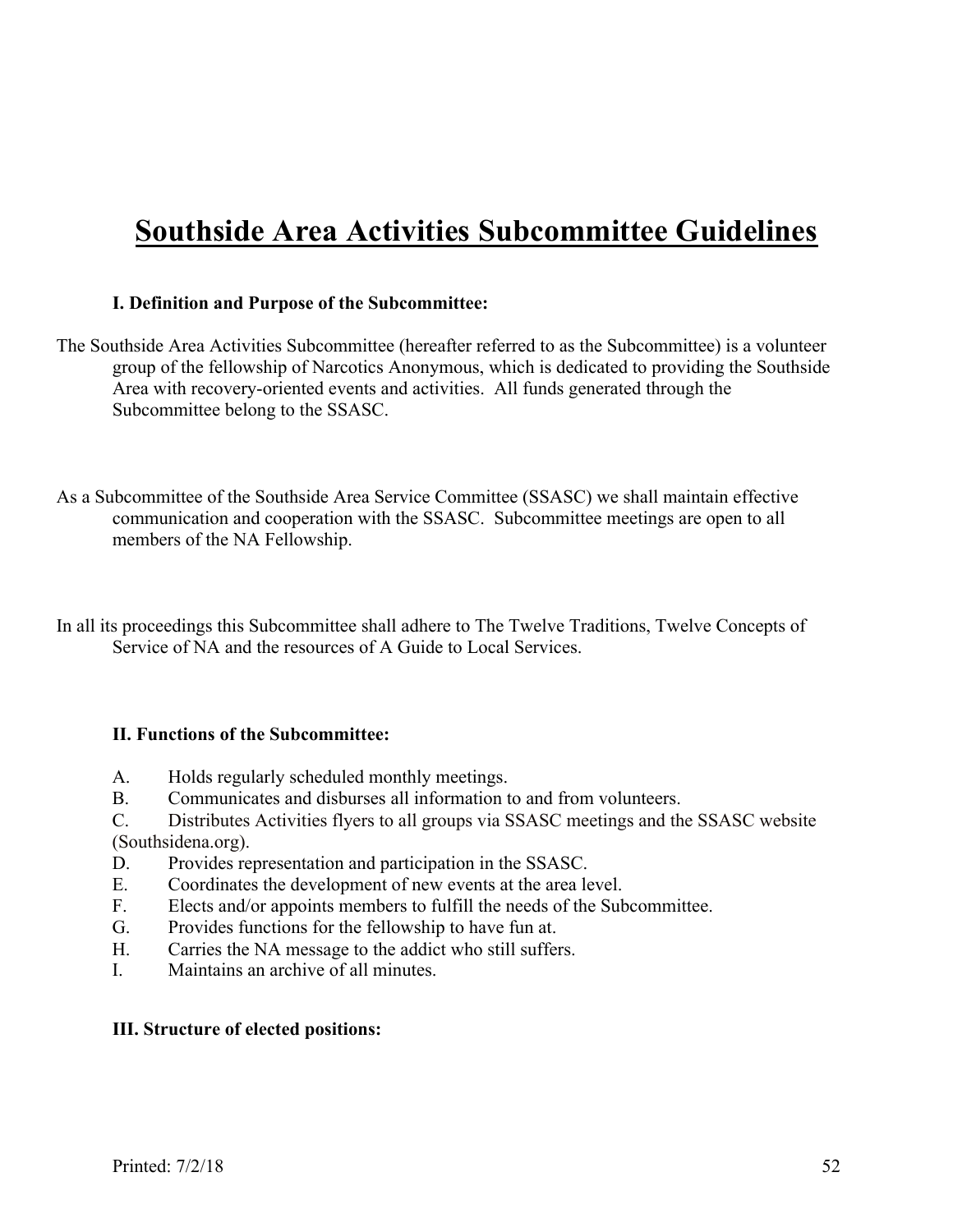- The elected positions of the Subcommittee shall consist of a Chairperson, Vice-Chairperson, Secretary, and Treasurer. The Subcommittee elects all positions, with the exception of the Chairperson, who is elected by the SSASC.
- If an elected committee member becomes unable to discharge the duties of that position, a successor shall be named by the Chairperson and approved by the Subcommittee at the next business meeting. Should the Chairperson be unable to discharge the duties of that position, the Vice-Chairperson will automatically assume the position of the chairperson until the next SSASC meeting where a new Chairperson will be elected or appointed.

#### **IV. Definition of a Member of the Subcommittee**

A. A member is defined as an NA Member who is present at the Subcommittee meeting and identifies himself or herself as a member of the Subcommittee.

#### **V. Qualifications and Duties of Elected Committee Members:**

- A. *Chairperson*: Elected by the SSASC and shall fulfill the SSASC requirements of a Subcommittee Chairperson. These responsibilities include:
	- 1. Attends and provides written reports of all monthly activities at each SSASC meeting.
	- 2. Announces and holds regularly scheduled Subcommittee meetings.
	- 3. Prepares an agenda for and maintains order at each meeting.
	- 4. Submits yearly budget for approval to the SSASC.
	- 5. Elects or appoints other committee members as necessary.
	- 6. Channels all funds from any event to the Treasurer of the SSASC by the next SSASC meeting.
	- 7. Prints and copies fliers, etc.
- B. *Vice-Chairperson*: elected by the Subcommittee. Suggested clean time requirement of one year. Responsibilities to the Subcommittee include: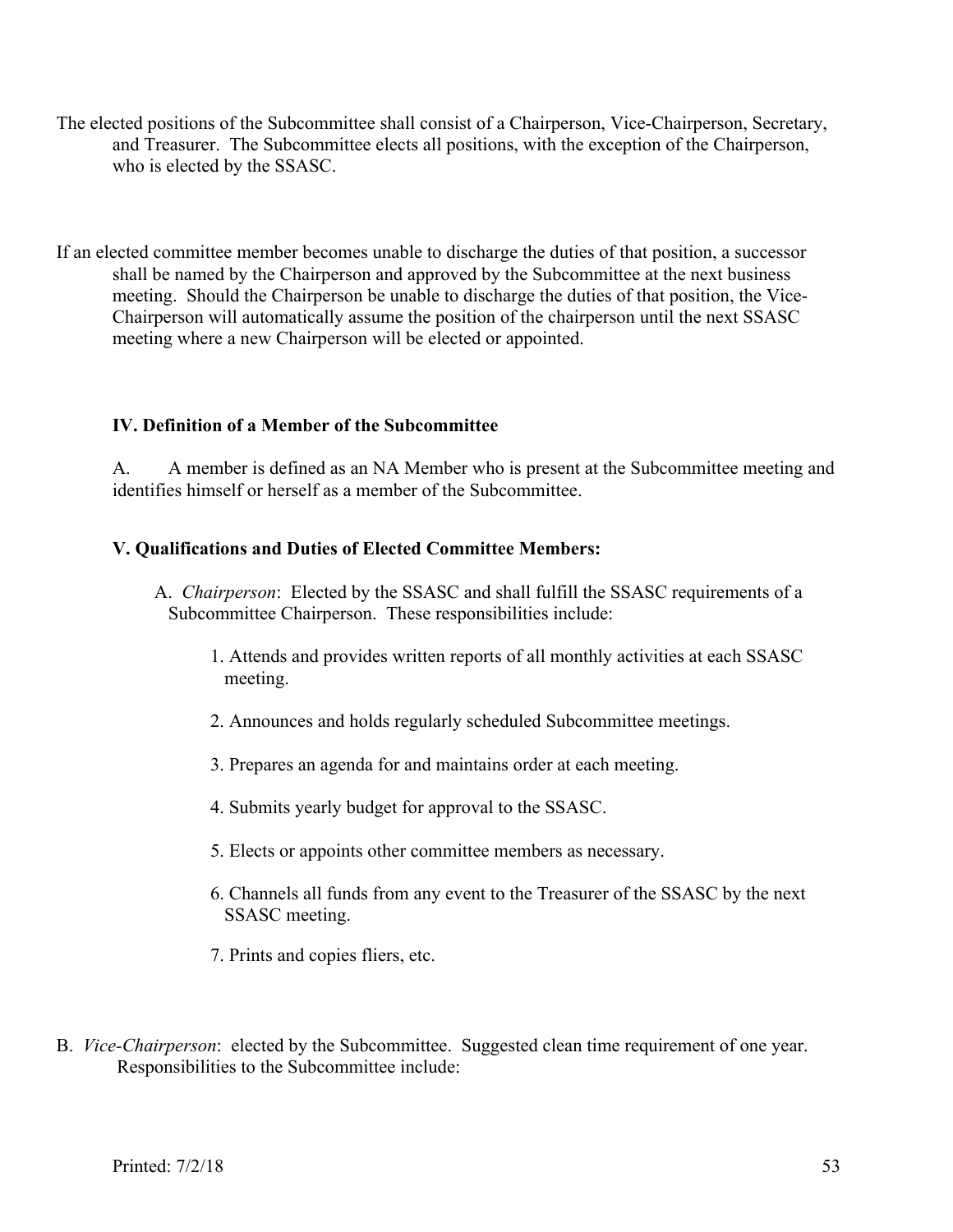- 1. Assumes the duties of Chairperson in the case of Chairperson's absence.
- 2. If the office of Chairperson should become vacant, the Vice-Chairperson assumes the duties until a Chairperson is elected or appointed by the SSASC.
- 3. Works closely with the Chairperson to become familiar with all aspects of the Chairperson's responsibilities.
- 4. Responds to all inquiries of members relating to policy and procedure.
- 5. Attends individual group consciences where applicable and appropriate (i.e. when a group will be hosting an event).
- C. *Secretary*: Suggested clean time requirement of one year. Responsibilities to the Subcommittee include:
	- 1. Records minutes of all meetings of the Subcommittee and maintain archives of prior meeting minutes and related materials.
	- 2. Copies and distributes minutes from Subcommittee meetings.
	- 3. Keeps current records of all Subcommittee members including addresses, phone numbers, and e-mail addresses.
	- 4. Keeps records of all venues used for events: to include rules and regulations, price, and contact information.
- D. *Treasurer*: Suggested clean time requirement of one year. Responsibilities to the Subcommittee include:
	- 1. Maintaining a simple set of accounting books for the Subcommittee.
	- 2. Reconciles the balance sheet of funds for each event.

## **VI. Voting Participants and Procedures**

- A. Those addicts who have been defined as members of this Subcommittee are eligible to vote on matters concerning Activities work within the SSASC.
- B. All voting matters shall be decided by a simple majority.

#### Article VII. VI. Management of Funds

A. Two Subcommittee members shall count all funds acquired at any Activities Subcommittee function/event – at least one being an elected member.

- B. A receipt must accompany all expenditures.
- C. All funds shall be forwarded to the Treasurer of SSASC by the next SSASC meeting.

D. An itemized accounting statement for all functions/events shall be provided for review at each SSASC monthly meeting.

## Article VIII. VII. Flyers

A. All flyers must be reviewed and approved by the Subcommittee prior to distribution.